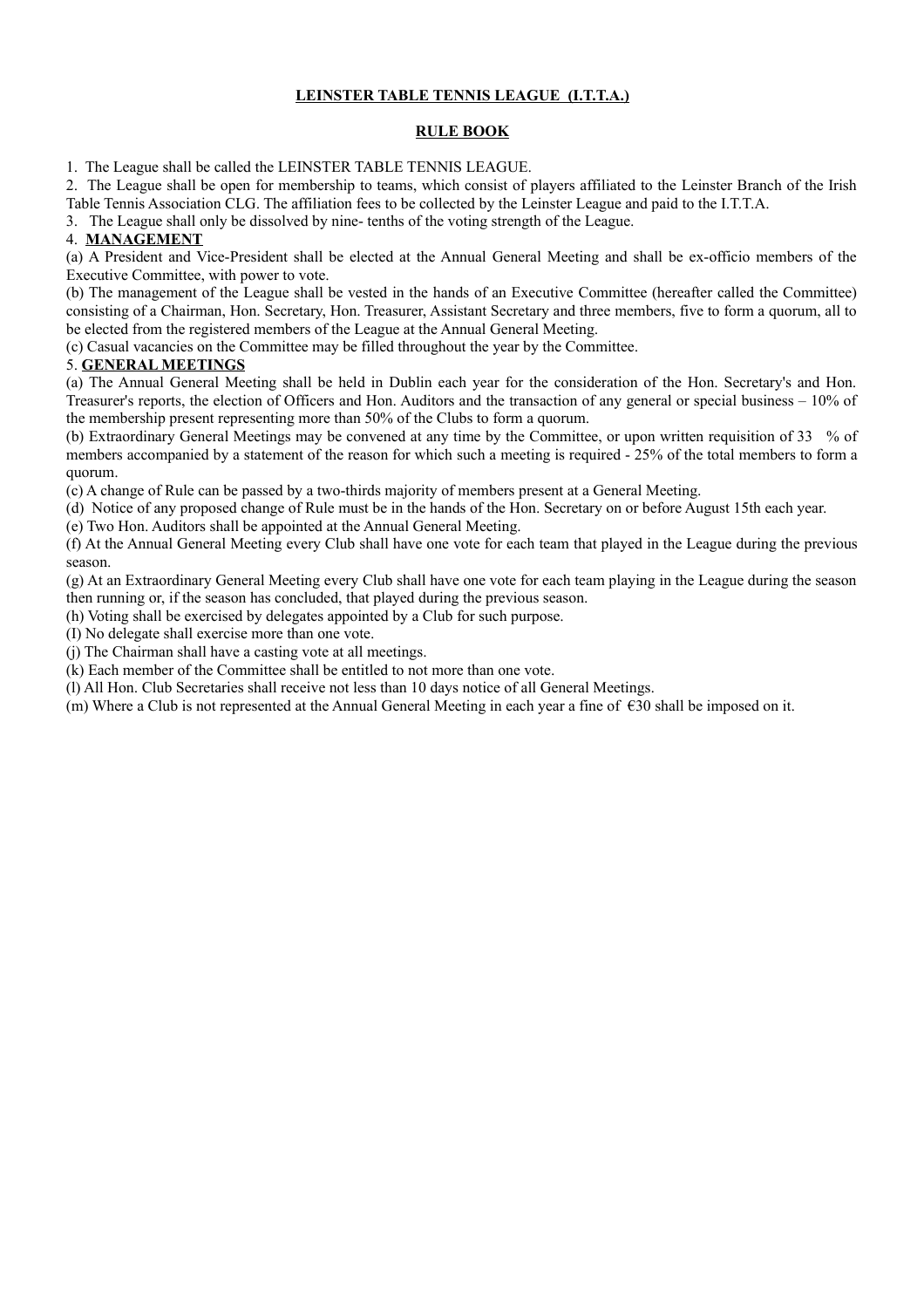### **6 ENTRIES AND FEES**

(a) All entries, which must be in writing, must reach the Hon. Secretary of the League, accompanied by the requisite fee. The acceptance, or otherwise, of an entry shall be at the discretion of the Committee; and the Committee shall have power to reject an entry that is not accompanied by the requisite fees.

- (b) Entry fees to the League shall be fixed at the Annual General Meeting in each year.
- © The acceptance or otherwise of an entry shall be at the discretion of the Committee. This discretion shall not be exercised unreasonably. If the Committee refused an application, it shall inform the applicant of its decision. Such notification shall specify the reason(s) for non-acceptance and set down the prodecure for appeal.
- (d) An unsuccessful applicant may appeal against the decision of the Committee. Such appeal must be in writing and must be sent by registered post to the Hon. Secretary within seven days of receipt of notification of non-acceptance, accompanied by a fee of  $\epsilon$ 20, refundable if the appeal is upheld. An applicant, if he/she so wishes, will be entitled to be heard by the Committee in advance of the Committee's final decision in relation to the appeal. The Committee's decision shall be final and shall be communicated to the applicant before the League commences.

### **7 PLAY CONDITION**

(a) At the time of entering the League, each Club must furnish the Committee with the names of its players, in order of merit on their respective teams and such order of merit cannot be altered throughout the season, without the consent of the Committee.

(b) The League shall exist for the playing of fixtures on a home and away principle, and PLAYING FOR DOUBLE POINTS IS PROHIBITED.

(c) The League shall be divided into such divisions as shall be decided by the Committee; and said divisions may be divided into such sections as decided by the Committee.

(d) If a Club has two or more teams graded into the same division, such teams shall be treated as separate Clubs.

(e) The winning team shall receive two points. Where a fixture ends in a draw each team receives one point.

(f) At the commencement of a fixture, the home team and the visiting team shall enter their teams on the sheet (123 and 123) in order of merit as submitted to the Committee on their entry form. Play shall proceed as follows; 2 v 1, 1 v 3, 3 v 2, 1 v 1, 2 v 2, 3 v 3, 1 v 2, 3 v 1, 2 v 3. One doubles shall be played; the personnel for which need not be decided until said doubles arises. Teams shall decide their pairings and the home team shall enter its choice on the sheet first.

(g) A match shall consist of the best of five games and played up to eleven in each game. The matches, singles and doubles, are to be played under the same conditions and under the Rules and with the ball, at that time authorised by the Irish Table Tennis Association.

 (h) The official starting time for a fixture is 7.30 p.m. A team is under no obligation to fulfil a fixture if the opposing team is not in a position to commence play at 7.30 p.m. To be in a position to commence a fixture, a team must have two players present. Where only two players are present by 7.30 p.m. the opposing team may insist that play commence and proceed as per order on score sheet. Should the third player not be present when it is his/her turn to play, the opposing team may claim each match as it arises. Where the third player is not present by 8.30 p.m. the opposing team is under no obligation to fulfil said player's matches. The Committee's decision shall be final on all appeals in respect of this Rule.

(I) Teams travelling in excess of fifteen miles must be ready to commence a fixture by 8.30 p.m. Other than this qualification, they must abide by the conditions laid down in Rule (h).

(j) All League fixtures, with the exception of divisional play-offs, must be played by a date fixed by the committee.

(k) All divisional play-offs, semi-finals and finals must be played at a neutral venue, and must be played to a finish at the first attempt.

(l) No player registered in any division of the League shall be eligible to play in a lower division; and a player from a lower division shall not, on playing more than two fixtures in a higher division, be eligible to play in a lower division.

(m) Any points gained by a team with an ineligible player shall be awarded to the opposing team by the Committee. (n) The Committee, if justified, shall have power at any time during the season to re-instate a player on payment of 1Euro.

(o) No fixture may be postponed without the permission of the Steward in charge of the division concerned. Where such permission is not requested, the Committee may penalise the defaulting team by awarding the points to their opponents.

(p) Any team that finds it necessary to postpone a fixture must give the Steward in charge of the division concerned and the opposing team at least 48 hours notice.

(q) Where a team finds it necessary to postpone a fixture at short notice, the Steward in charge of the division concerned must be notified immediately and the reason for said postponement given in writing for consideration by the Committee.

(r) A team having two walk- overs awarded against it shall be suspended from further competition for the remainder of the season. A team must concede a walkover without sufficient reason to come under this rule.

(s) The results of all fixtures must reach the Steward concerned not later than seven days from the date played. Where a team fails to comply with this rule, the Committee may deprive said team of the points gained in the fixture concerned. (If a draw, the home team to dispatch score sheet.)

#### **8. CUP COMPETITIONS**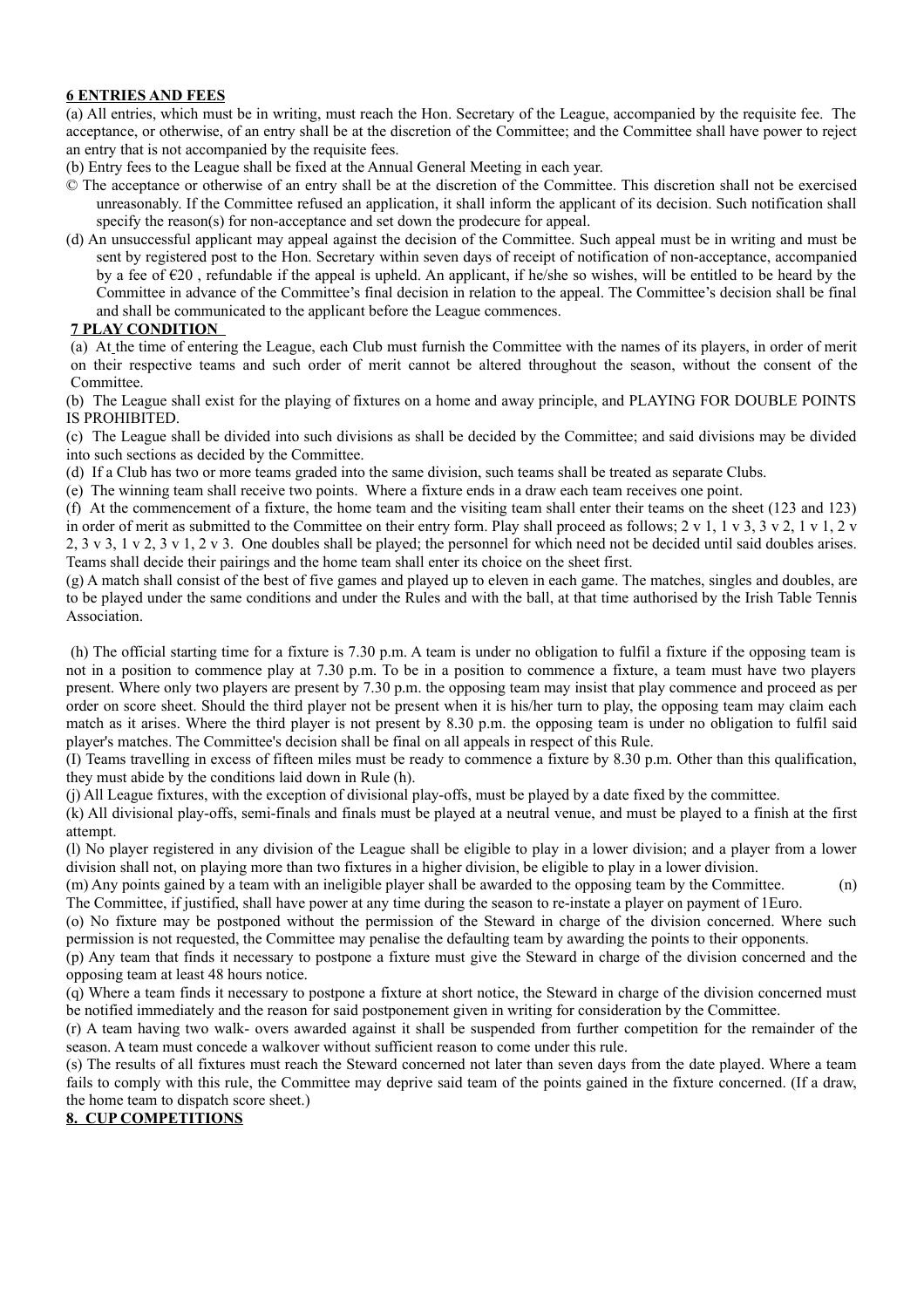(a) The League shall promote annually, Cup competitions for each division, which shall by played on a knockout system. The draws for such competitions shall be made by the Committee.

(b) A Cup fixture must be played to a finish at the first attempt, with a deciding doubles to be played in the event of a draw, such doubles to be decided simultaneously before commencement of deciding doubles.

(c) All Cup finals shall be played at a venue decided by the committee and played to a finish at the first attempt.

(d) All Cup fixtures, with the exception of the finals, must be played by a date fixed by the committee.

(e) In all Cup competitions, the order of play shall be as follows;  $2 \times 1$ ,  $1 \times 3$ ,  $3 \times 2$ ,  $1 \times 1$ ,  $2 \times 2$ ,  $3 \times 3$ ,  $1 \times 2$ ,  $3 \times 1$ ,  $2 \times 3$ .  $1 \& 2$ v 1 & 2, 1 & 3 v 1 & 3, 2 & 3 v 2 & 3.

(f) A player cannot play in the cup unless said player has played at least two matches in the shield or league or unless passed by the committee.

### **9. REGISTRATIONS**

(a) Each Club must return, with their Entry form, the Registration form supplied, fully completed. It must contain the full name of all their players who shall participate in the League for the coming season, and only those thereon shall be eligible to play on teams.

(b) The further registration of players may be made during the season which shall be at the discretion of the committee. Where a further registration is made during the season, the Committee's decision as to said player's eligibility shall be final. Should a Club use a player before confirmation from the Committee, the onus shall rest with the Club. In the event of the said player being declared ineligible, his/hers games in any fixture shall be forfeited.

### **10. GENERAL CONDITIONS**

(a) The table must be standard and set in the middle of a clear rectangle, whose standard dimensions shall be 30 feet long by 15 feet wide; but the Committee shall have power to grant permission to Clubs whose playing space is less than standard, but not less than 25 feet in length by 15 feet in width.

(b) The table shall be lighted to the satisfaction of the Committee.

(c) All Clubs must satisfy the Committee as to the suitability of their premises.

### **11. PROTESTS**

 Protests must be sent in writing or e mail to the Hon. Secretary of the League , within three days of the alleged infringement giving rise to the protest, accompanied by a fee of  $\epsilon$ 20 to be returned only if the protest is deemed reasonable.

### **12. TRANSFERS**

 Transfer of a player from one Club to another during any playing season can be obtained after the consent in writing has been received by the Hon. Secretary from each Club concerned and approved by the Committee.

### **13. AWARDS**

(a) At the end of each season, the winners and runners-up of each division shall be suitably awarded.

(b) At the end of each season, the winners and runners-up of each divisional Cup competition shall be suitably awarded.

(c) At the end of each season, the winners and runners-up of each individual competition shall be suitably awarded.

(d) In all such competitions, the Committee shall have the power to declare teams or individuals joint winners or runners-up, as they see fit, and these shall be suitably awarded.